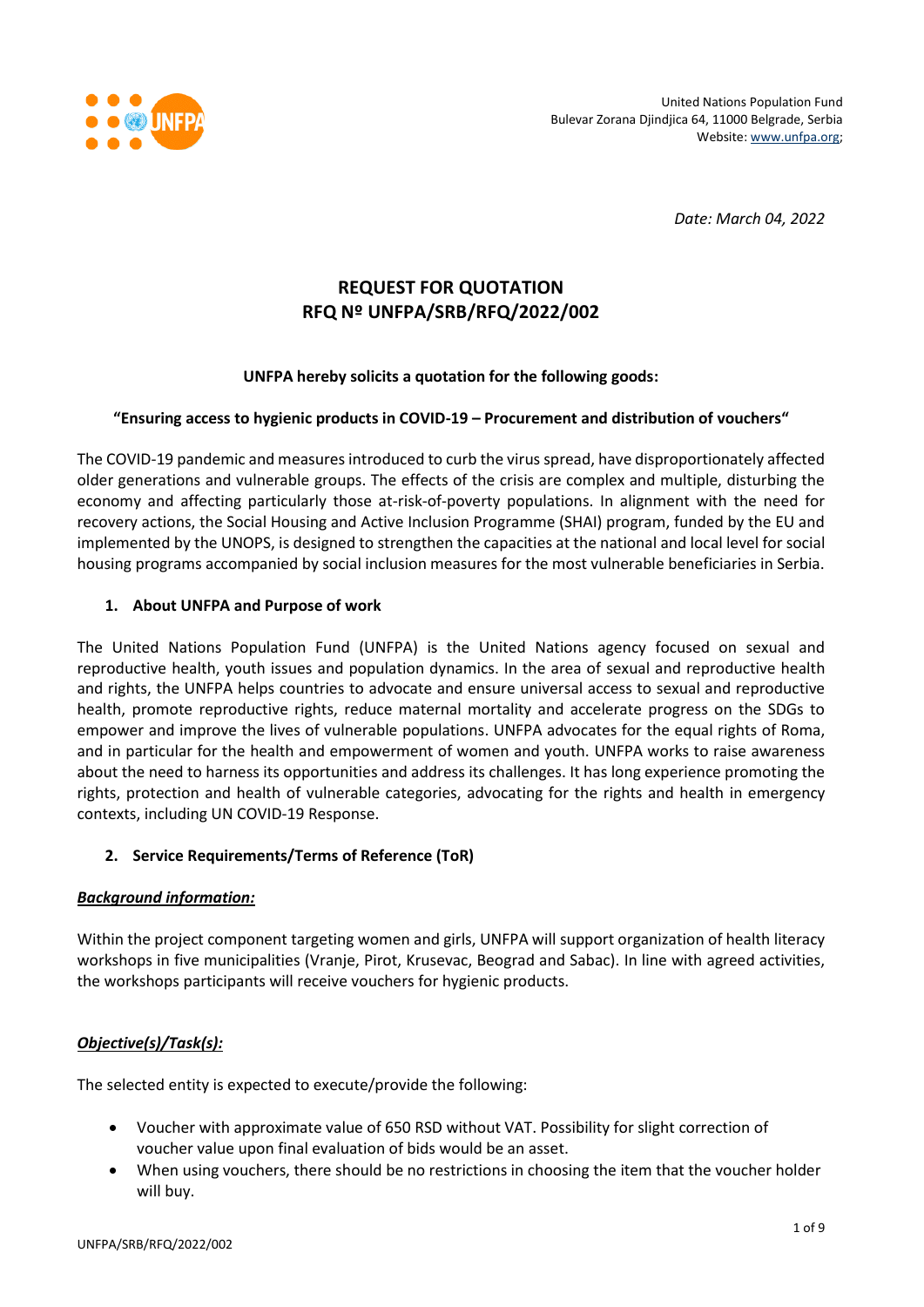

- During the realization, the voucher can be used several times until the amount is spent, all in agreement with the bidder, i.e. it is not necessary to use the entire amount of the voucher at once.
- Possibility that voucher amount can be combined with additional funds from the voucher holder if needed would be an asset.
- The bidder must provide information on the length of validity of the voucher.
- Presence of retail stores in 5 municipalities: Vranje, Pirot, Krusevac, Beograd and Sabac.
- The selected entity is expected to execute distribution of vouchers to UNFPA Serbia Country office in Belgrade.

A bidder must ensure availability of the following products in their stores:

- 1. Hygienic pads, cotton/ normal, 10/1, with wings or similar;
- 2. Intimate wet wipes;
- 3. Soap (75 g);
- 4. Shampoo (250 ml);
- 5. Deodorant (150 ml);
- 6. Toilet paper (1x4);
- 7. Toothpaste (75 ml);
- 8. Disposable razor;
- 9. Detergent for laundry (3 kg);
- 10. Detergent for dishes (450 ml).

Please provide a price for minimum of 3 widely recognized producers/brands for each of above-mentioned products.

Vouchers could be used for requested articles but not limited to since they are for internal comparative purposes only.

# *Timing / Schedule:*

Distribution of vouchers to Serbia Country Office in Belgrade no later than end of March, 2022.

#### **3. Questions**

Questions or requests for further clarifications should be submitted in writing to the contact person below:

| Name of contact person(s):       | Nevena Sovic    |
|----------------------------------|-----------------|
| Email address of contact person: | sovic@unfpa.org |

The deadline for submission of questions is *09 March 2022, 13:00 PM Belgrade Time*. Questions will be answered in writing and shared with all parties as soon as possible after this deadline.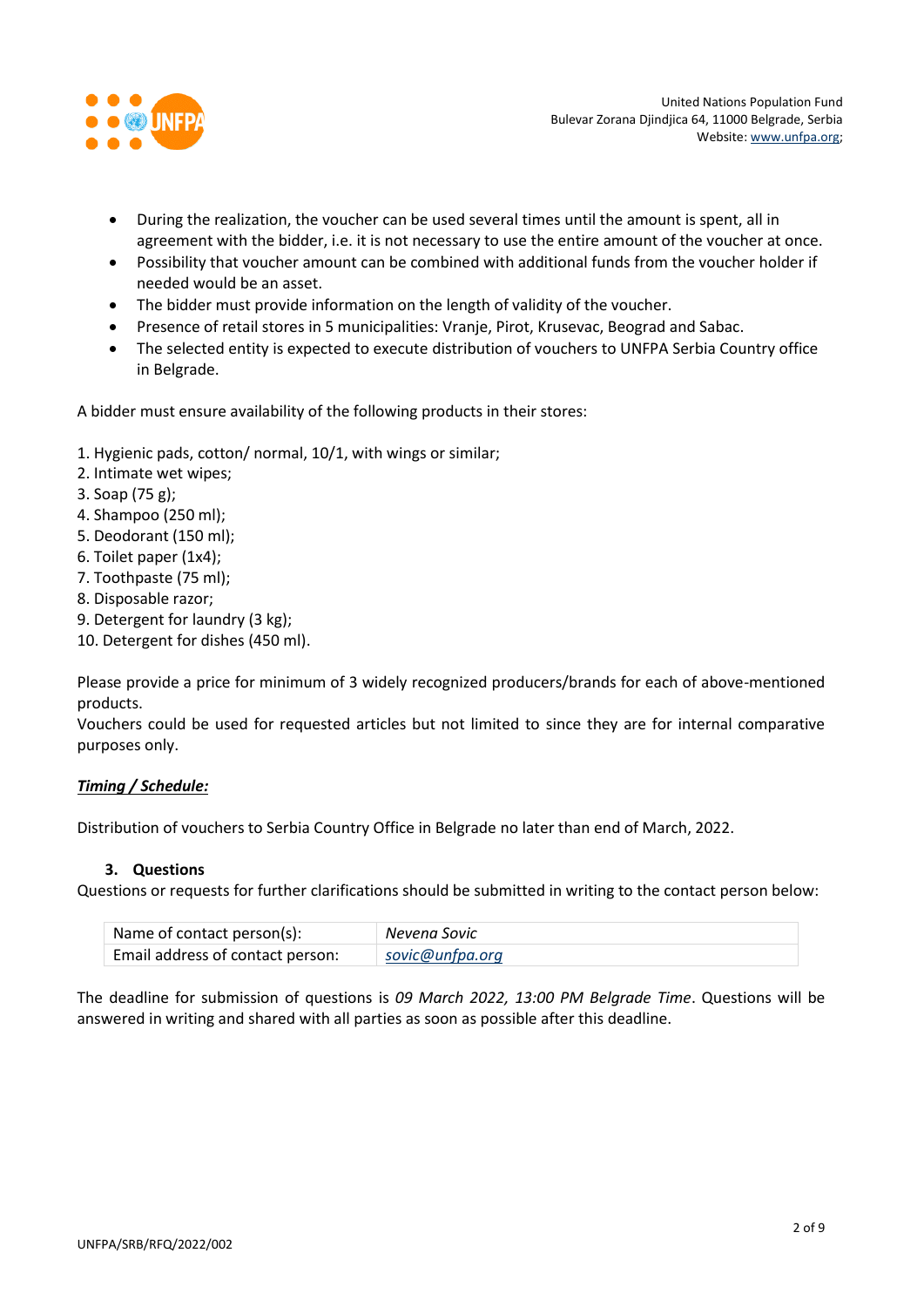

## **4. Content of quotations**

Quotations should be submitted in a single email whenever possible, depending on file size. Quotations must contain:

### *a) Technical proposal, including the following technical requirements:*

### *Legal requirements and experience:*

- Officially registered legal entity for the scope of work requested by the terms of reference;
- At least 2 year of experience in the procurement and distribution of items that are the subject of purchase.

### *Other requirements:*

- Presence of stores in 5 selected municipalities (Vranje, Pirot, Krusevac, Beograd, Sabac);
- Availablity of products mentioned above but not limited to within it's stores in 5 selected municpalities (Vranje, Pirot, Krusevac, Beograd, Sabac);
- Ability to issue vouchers without VAT.

## *b) Price quotation, to be submitted strictly in accordance with the PRICE QUOTATION FORM (at the end of document).*

Both parts of the quotation must be signed by the bidding company`s relevant authority and submitted in PDF format.

#### **5. Instructions for submission**

Proposals should be prepared based on the guidelines set forth in Section 4 above, along with a properly filled out and signed price quotation form, and are to be sent by email to the contact persons indicated below no later than: *13 March 2022, end of the day*.

| Name of contact person(s):          | Serbia Country Office        |
|-------------------------------------|------------------------------|
| Email address of contact person(s): | procurement.serbia@unfpa.org |

- Please note the following guidelines for electronic submissions:
- The following reference must be included in the email subject line**: RFQ Nº UNFPA/SRB/RFQ/2022/002 – [Ensuring access to hygienic products in COVID-19 – Procurement and distribution of vouchers];**
- Proposals, including both technical and financial proposals, that do not contain the correct email subject line may be overlooked by the procurement officer and therefore not considered;
- The total email size may not exceed **20 MB (including email body, encoded attachments and headers)**. Where the technical details are in large electronic files, it is recommended that these be sent separately before the deadline;
- Any quotation submitted will be regarded as an offer by the bidder and does not constitute or imply the acceptance of any quotation by UNFPA. UNFPA is under no obligation to award a contract to any bidder as a result of this RFQ.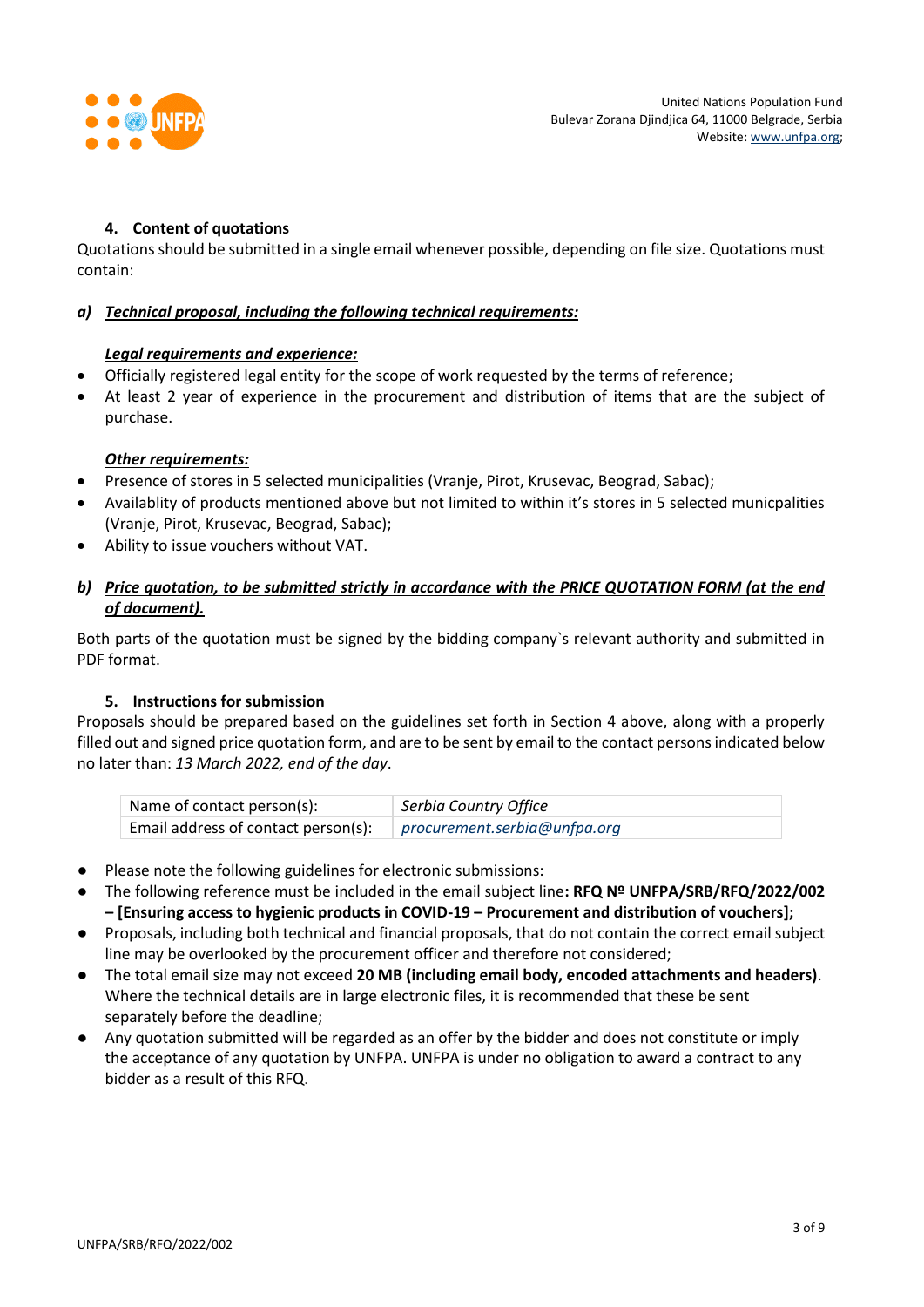

#### **6. Overview of Evaluation Process**

Quotations will be evaluated based on the technical proposal and the total cost of the services (price quote).

The evaluation will be carried out in a two-step process by an evaluation panel. Technical proposals will be evaluated for technical compliance prior to the comparison of price quotes.

### **7. Technical Evaluation**

Technical proposals will be evaluated based on their responsiveness to the service requirements in Section 2 and in accordance with the evaluation criteria below.

| <b>Category</b>                                         | <b>Criteria</b>                                                                                                                                            | [A]<br><b>Maximum</b><br><b>Points</b> | [B]<br><b>Points</b><br>attained<br>by Bidder | [C]<br>Weight<br>(%) | $[B] \times [C] =$<br>[D]<br><b>Total</b><br><b>Points</b> |
|---------------------------------------------------------|------------------------------------------------------------------------------------------------------------------------------------------------------------|----------------------------------------|-----------------------------------------------|----------------------|------------------------------------------------------------|
| Overall<br>response                                     | Completeness of response and overall<br>concord between requirements and<br>proposal.                                                                      | 100                                    |                                               | 10%                  |                                                            |
| Qualification<br>and<br>experience<br>of the<br>company | Long-term presence on the local market<br>(minimum 2 year). Experience in the<br>procurement and distribution of items<br>that are the subject of purchase | 100                                    |                                               | 20%                  |                                                            |
| Visibility<br>/availability                             | Presence of stores in municipalities.<br>Availability of identified articles in stores.<br>Vouchers value without VAT.                                     | 100                                    |                                               | 40%                  |                                                            |
| Delivery<br>time                                        | Meet requested delivery schedule.                                                                                                                          | 100                                    |                                               | 30%                  |                                                            |
| <b>Grand Total</b><br>All Criteria                      |                                                                                                                                                            | 400                                    |                                               | 100%                 |                                                            |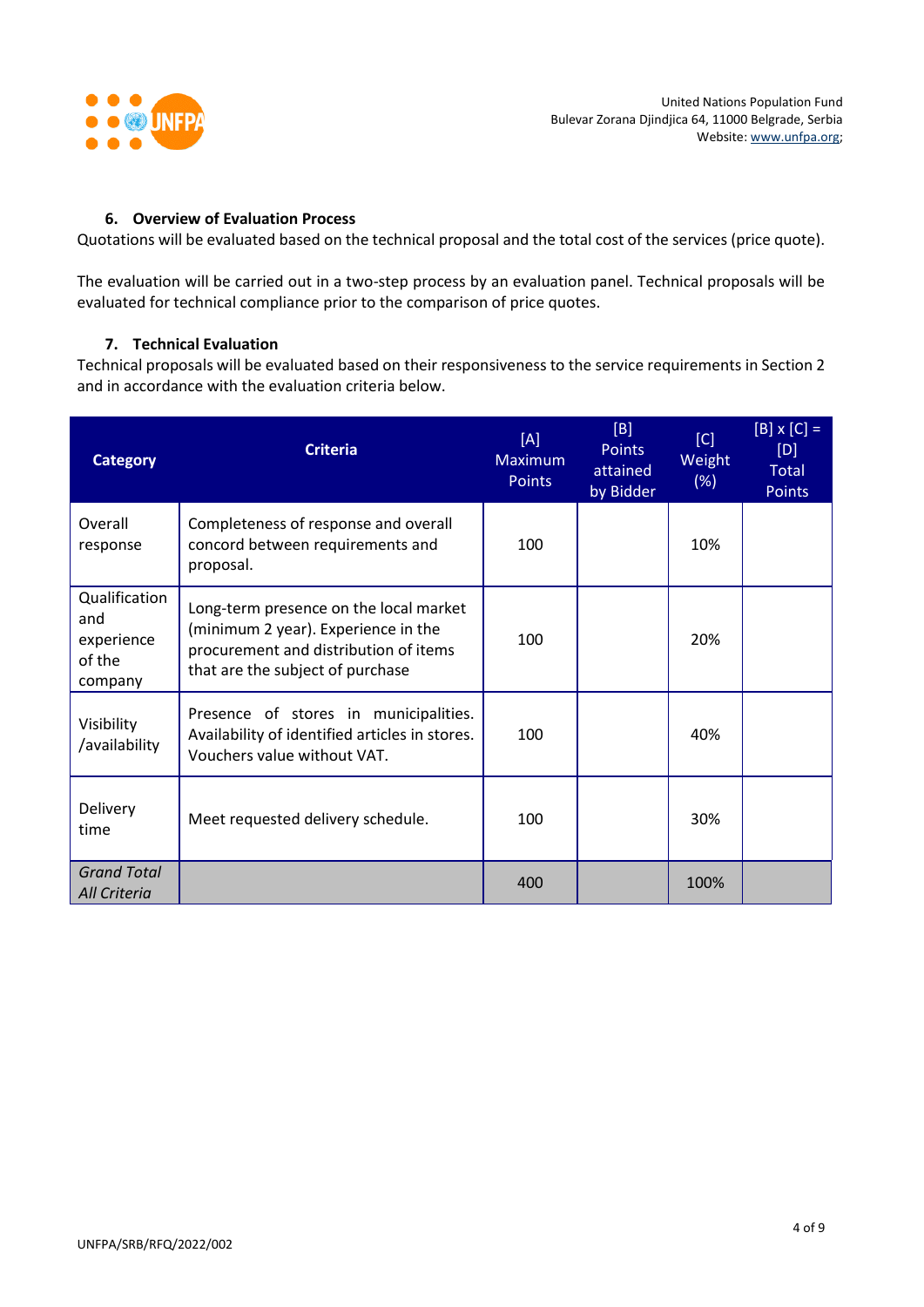

The following scoring scale will be used to ensure objective evaluation:

| Degree to which the Terms of Reference requirements are met based<br>on evidence included in the Bid submitted | <b>Points</b><br>out of 100 |
|----------------------------------------------------------------------------------------------------------------|-----------------------------|
| Significantly exceeds the requirements                                                                         | $90 - 100$                  |
| <b>Exceeds the requirements</b>                                                                                | $80 - 89$                   |
| Meets the requirements                                                                                         | $70 - 79$                   |
| Partially meets the requirements                                                                               | $1 - 69$                    |
| Does not meet the requirements or no information provided to assess<br>compliance with the requirements        | 0                           |

#### **8. Financial Evaluation**

Price quotes will be evaluated only for bidders whose technical proposals achieve a minimum score of 70 points per category in the technical evaluation.

Price quotes will be evaluated based on their responsiveness to the price quote form. The maximum number of points for the price quote is 100, which will be allocated to the lowest total price provided in the quotation. All other price quotes will receive points in inverse proportion according to the following formula:

| Financial score $=$ | Lowest quote $(5)$      | X 100 (Maximum score) |
|---------------------|-------------------------|-----------------------|
|                     | Quote being scored (\$) |                       |

#### Total score:

The total score for each proposal will be the weighted sum of the technical score and the financial score. The maximum total score is 100 points.

Total score = 60% Technical score + 40% Financial score

#### **9. Award Criteria**

In case of a satisfactory result from the evaluation process, UNFPA intends to award Professional Service Contract on a fixed-cost basis or ceiling prices basis to the Bidder(s) that obtain the lowest-price technically acceptable offer.

#### **10. Right to Vary Requirements at Time of Award**

UNFPA reserves the right at the time of award of contract to increase or decrease, by up to 20%, the volume of services specified in this RFQ without any change in unit prices or other terms and conditions.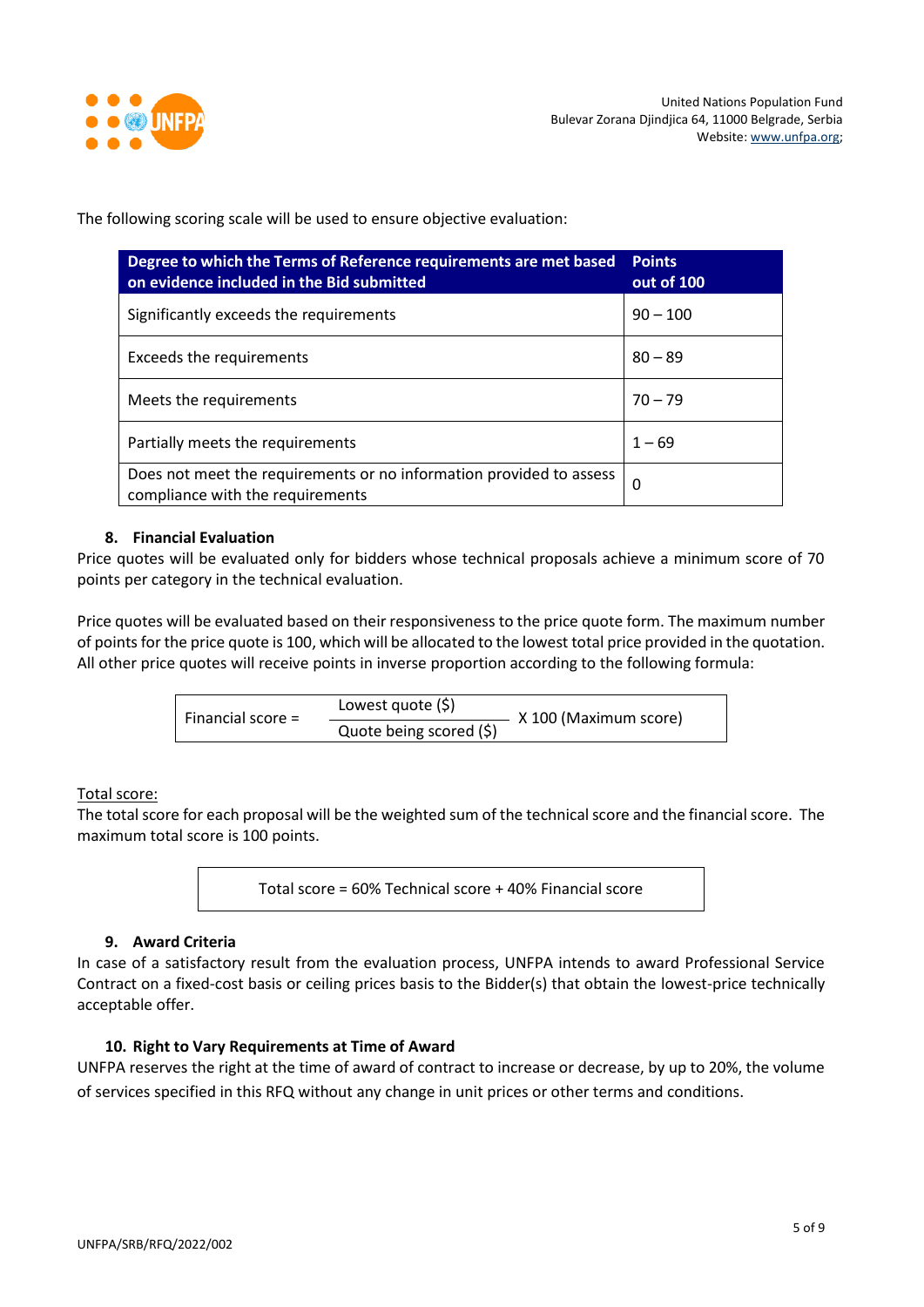

#### **11. Payment Terms**

UNFPA payment terms are net 30 days upon receipt of invoice and delivery of vouchers. The payment will be made upon completion of all tasks and certification of the SRH and Youth Programme Analyst of the successful performance. Payment will be made in local currency as per prevailing UN rate of exchange during the month of payments. The ownership of the outputs under this consultancy will remain with the UNFPA Serbia Office.

#### **12. [Fraud and Corruption](http://www.unfpa.org/about-procurement#FraudCorruption)**

UNFPA is committed to preventing, identifying, and addressing all acts of fraud against UNFPA, as well as against third parties involved in UNFPA activities. UNFPA's Policy regarding fraud and corruption is available here: [Fraud Policy.](http://www.unfpa.org/resources/fraud-policy-2009#overlay-context=node/10356/draft) Submission of a proposal implies that the Bidder is aware of this policy.

Suppliers, their subsidiaries, agents, intermediaries and principals must cooperate with the UNFPA Office of Audit and Investigations Services as well as with any other oversight entity authorized by the Executive Director and with the UNFPA Ethics Advisor as and when required. Such cooperation shall include, but not be limited to, the following: access to all employees, representatives agents and assignees of the vendor; as well as production of all documents requested, including financial records. Failure to fully cooperate with investigations will be considered sufficient grounds to allow UNFPA to repudiate and terminate the Agreement, and to debar and remove the supplier from UNFPA's list of registered suppliers.

A confidential Anti-Fraud Hotline is available to any Bidder to report suspicious fraudulent activities a[t UNFPA](http://web2.unfpa.org/help/hotline.cfm)  [Investigation Hotline.](http://web2.unfpa.org/help/hotline.cfm)

#### **13. Zero Tolerance**

UNFPA has adopted a zero-tolerance policy on gifts and hospitality. Suppliers are therefore requested not to send gifts or offer hospitality to UNFPA personnel. Further details on this policy are available here: [Zero](http://www.unfpa.org/about-procurement#ZeroTolerance)  [Tolerance Policy.](http://www.unfpa.org/about-procurement#ZeroTolerance)

#### **14. RFQ Protest**

Bidder(s) perceiving that they have been unjustly or unfairly treated in connection with a solicitation, evaluation, or award of a contract regarding UNFPA deliverables may submit a complaint to the UNFPA Head of Office at: jeremic@unfpa.org.

#### **15. Disclaimer**

Should any of the links in this RFQ document be unavailable or inaccessible for any reason, bidders can contact the Procurement Officer in charge of the procurement to request for them to share a PDF version of such document(s).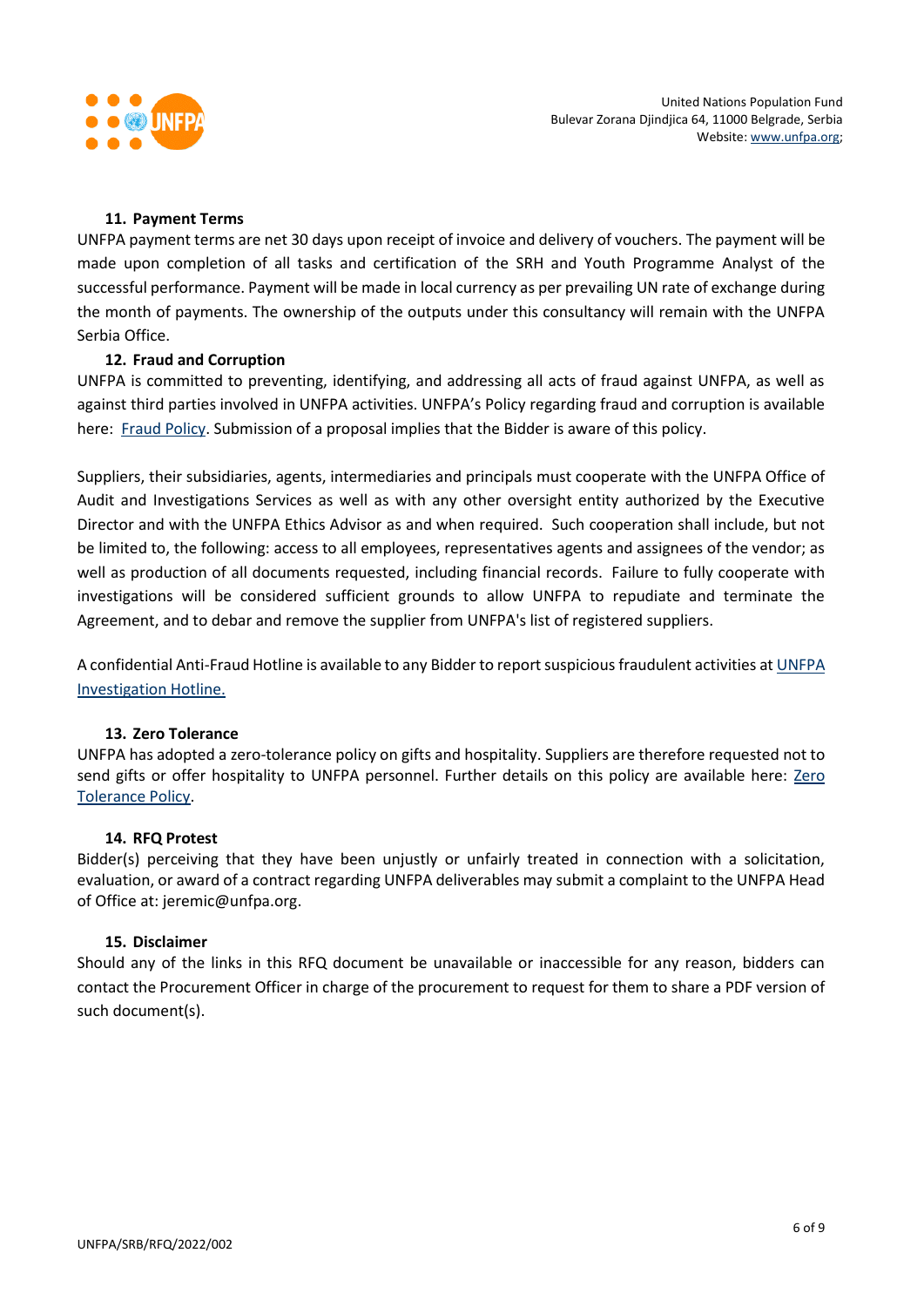

# PRICE QUOTATION FORM

| Name of Bidder:                                                                                                                        |                        |
|----------------------------------------------------------------------------------------------------------------------------------------|------------------------|
| Date of the quotation:                                                                                                                 |                        |
| Request for quotation Nº:                                                                                                              | UNFPA/SRB/RFQ/2022/002 |
| <b>Currency of quotation:</b>                                                                                                          | <b>RSD</b>             |
| <b>Validity of quotation:</b><br>(The quotation shall be valid for a period of<br>at least 3 months after the submission<br>deadline). |                        |

● Quoted rates must be **exclusive of all taxes (i.e. VAT)**, since UNFPA is exempt from taxes.

| #   | <b>Product</b>                                                   | <b>Brand 1</b> | <b>Price</b><br>brand<br>$\mathbf{1}$ | <b>Brand 2</b> | <b>Price</b><br>brand<br>$\overline{2}$ | <b>Brand 3</b> | <b>Price</b><br><b>brand</b><br>3 |
|-----|------------------------------------------------------------------|----------------|---------------------------------------|----------------|-----------------------------------------|----------------|-----------------------------------|
| 1.  | Hygienic pads, cotton/<br>normal, 10/1, with wings or<br>similar |                |                                       |                |                                         |                |                                   |
| 2.  | Intimate wet wipes                                               |                |                                       |                |                                         |                |                                   |
| 3.  | Soap (75 g)                                                      |                |                                       |                |                                         |                |                                   |
| 4.  | Shampoo (250 ml)                                                 |                |                                       |                |                                         |                |                                   |
| 5.  | Deodorant (150 ml)                                               |                |                                       |                |                                         |                |                                   |
| 6.  | Toilet paper (1x4)                                               |                |                                       |                |                                         |                |                                   |
| 7.  | Toothpaste (75 ml)                                               |                |                                       |                |                                         |                |                                   |
| 8.  | Disposable razor                                                 |                |                                       |                |                                         |                |                                   |
| 9.  | Detergent for laundry (3 kg)                                     |                |                                       |                |                                         |                |                                   |
| 10. | Detergent for dishes (450 ml)                                    |                |                                       |                |                                         |                |                                   |

*Vendor's Comments:*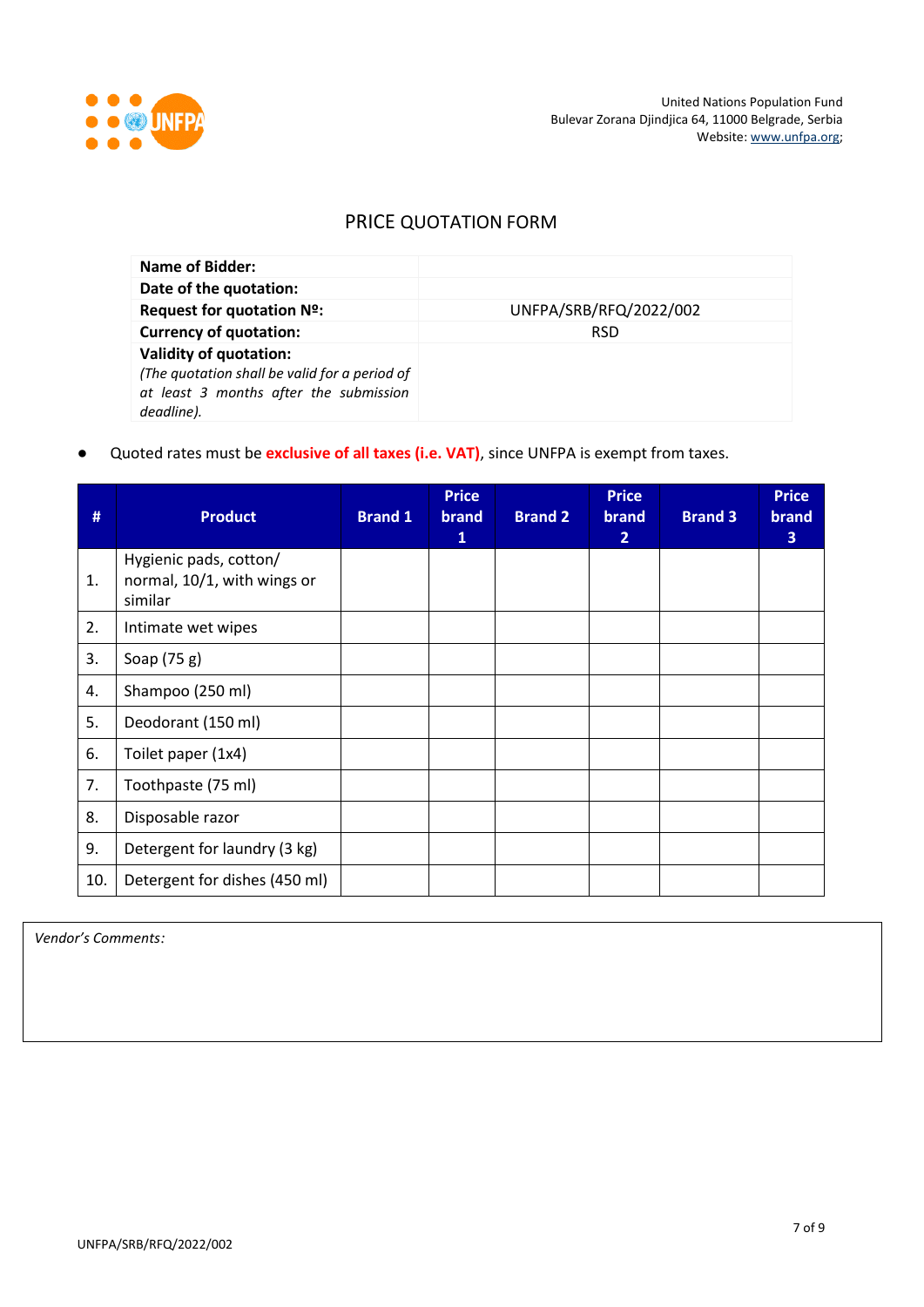

I hereby certify that the company mentioned above, which I am duly authorized to sign for, has reviewed RFQ UNFPA/SRB/RFQ/2022/002 including all annexes, amendments to the RFQ document (if applicable) and the responses provided by UNFPA on clarification questions from the prospective service providers. Further, the company accepts the General Conditions of Contract for UNFPA and we will abide by this quotation until it expires.

| Name, title, signature | Date and place |
|------------------------|----------------|